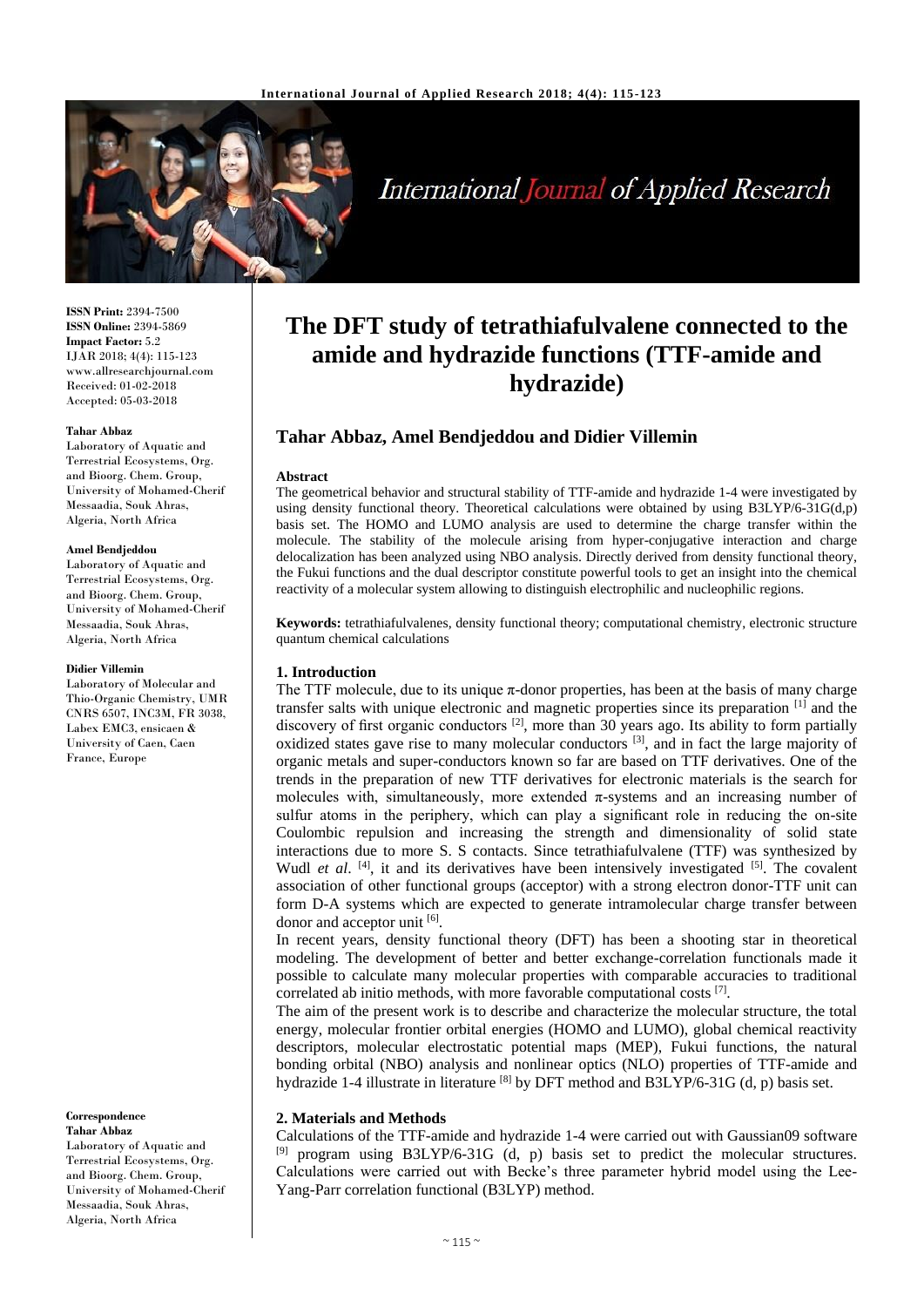## **3. Results and Discussion**

## **3.1. Molecular Geometry**

The optimized parameters (bond lengths, bond angles and dihedral angles) of the title compounds were calculated at the DFT-B3LYP level with the 6-31G (d, p) basis set. The atom numbering of optimized structures is shown in Fig 1. The geometrical parameters were calculated and illustrated in Tables 1-4. All calculated geometrical parameters obtained at the DFT levels of theory are in correspond to true energy minima.



**Fig 1:** Optimized molecular structure of TTF-amide and hydrazide 1-4

| <b>Bond Length</b> $(A)$ |       | <b>Bond Angles</b> (°) |         | Dihedral Angles (°) |         |  |
|--------------------------|-------|------------------------|---------|---------------------|---------|--|
| R(1,3)                   | 1.349 | A(3,1,9)               | 117.019 | D(9,1,3,12)         | 177.598 |  |
| R(1,9)                   | 1.784 | A(3,1,13)              | 123.846 | D(6,2,9,1)          | 157.047 |  |
| R(1,13)                  | 1.762 | A(9,1,13)              | 118.585 | D(12,3,8,2)         | 167.238 |  |
| R(2,6)                   | 1.350 | A(8,2,9)               | 112.669 | D(8,3,12,14)        | 150.554 |  |
| R(4,7)                   | 1.083 | A(1,3,8)               | 116.820 | D(7, 4, 5, 10)      | 173.900 |  |
| R(4,11)                  | 1.751 | A(1,3,12)              | 127.745 | D(7,4,11,6)         | 176.623 |  |
| R(5,10)                  | 1.774 | A(8,3,12)              | 115.403 | D(4,5,20,21)        | 159.118 |  |
| R(5,20)                  | 1.489 | A(5,4,7)               | 124.505 | D(10,5,20,22)       | 166.768 |  |
| R(12,14)                 | 1.862 | A(2,6,11)              | 122.509 | D(3,12,14,15)       | 116.669 |  |
| R(13,17)                 | 1.843 | A(10,6,11)             | 113.831 | D(1,13,17,18)       | 55.288  |  |
| R(14,15)                 | 1.091 | A(3,12,14)             | 103.822 | D(12, 14, 17, 13)   | 54.419  |  |
| R(14,17)                 | 1.521 | A(12,14,15)            | 106.135 | D(12, 14, 17, 19)   | 172.151 |  |
| R(20,21)                 | 1.223 | A(15, 14, 16)          | 108.863 | D(15, 14, 17, 18)   | 171.982 |  |
| R(20,22)                 | 1.373 | A(5,20,21)             | 120.913 | D(16, 14, 17, 13)   | 174.056 |  |
| R(22,23)                 | 1.010 | A(20, 22, 23)          | 114.815 | D(21, 20, 22, 24)   | 154.638 |  |

|  |  |  | <b>Table 1:</b> Optimized geometric parameters of compound 1 |  |  |
|--|--|--|--------------------------------------------------------------|--|--|
|--|--|--|--------------------------------------------------------------|--|--|

## **Table 2:** Optimized geometric parameters of compound **2**

| <b>Bond Length</b> (A) |       | <b>Bond Angles</b> (°) |         | Dihedral Angles $(°)$ |         |  |
|------------------------|-------|------------------------|---------|-----------------------|---------|--|
| R(1,3)                 | 1.349 | A(3,1,9)               | 117.007 | D(9,1,3,12)           | 177.627 |  |
| R(1,9)                 | 1.784 | A(3,1,13)              | 123.953 | D(6,2,9,1)            | 156.777 |  |
| R(1,13)                | 1.763 | A(9,1,13)              | 118.516 | D(12,3,8,2)           | 167.068 |  |
| R(2,6)                 | 1.350 | A(8,2,9)               | 112.635 | D(8,3,12,14)          | 151.403 |  |
| R(4,7)                 | 1.083 | A(1,3,8)               | 116.802 | D(7, 4, 5, 10)        | 173.664 |  |
| R(4,11)                | 1.753 | A(1,3,12)              | 127.878 | D(7,4,11,6)           | 176.631 |  |
| R(5,20)                | 1.493 | A(8,3,12)              | 115.288 | D(4,5,20,21)          | 155.825 |  |
| R(12,14)               | 1.861 | A(5,4,7)               | 124.659 | D(10,5,20,22)         | 162.762 |  |
| R(14,15)               | 1.091 | A(10,5,20)             | 114.918 | D(2,6,10,5)           | 166.345 |  |
| R(14,17)               | 1.521 | A(2,6,11)              | 122.549 | D(3,12,14,15)         | 115.746 |  |
| R(20,21)               | 1.227 | A(10,6,11)             | 113.794 | D(1,13,17,19)         | 171.786 |  |
| R(20,22)               | 1.367 | A(2,8,3)               | 93.542  | D(12, 14, 17, 13)     | 55.006  |  |
| R(22,23)               | 1.008 | A(4,11,6)              | 94.206  | D(15, 14, 17, 19)     | 52.098  |  |
| R(22,24)               | 1.454 | A(3,12,14)             | 103.839 | D(21, 20, 22, 23)     | 163.634 |  |
| R(24,25)               | 1.097 | A(15, 14, 16)          | 108.847 | D(20, 22, 24, 25)     | 93.728  |  |

| <b>Table 3:</b> Optimized geometric parameters of compound 3 |  |  |
|--------------------------------------------------------------|--|--|
|--------------------------------------------------------------|--|--|

| <b>Bond Length (A)</b> |       | <b>Bond Angles</b> $(°)$ |         | Dihedral Angles $(°)$ |         |  |
|------------------------|-------|--------------------------|---------|-----------------------|---------|--|
| R(1,3)                 | 1.349 | A(3,1,9)                 | 117.065 | D(9,1,3,12)           | 177.687 |  |
| R(1,9)                 | 1.784 | A(3,1,13)                | 123.954 | D(8,2,6,11)           | 179.878 |  |
| R(1,13)                | 1.763 | A(9,1,13)                | 118.458 | D(6,2,9,1)            | 156.714 |  |
| R(2,6)                 | 1.350 | A(8,2,9)                 | 112.643 | D(12,3,8,2)           | 167.029 |  |
| R(4,7)                 | 1.083 | A(1,3,8)                 | 116.743 | D(8,3,12,14)          | 151.516 |  |
| R(4,11)                | 1.748 | A(1,3,12)                | 127.928 | D(7, 4, 5, 10)        | 174.122 |  |
| R(5,20)                | 1.503 | A(8,3,12)                | 115.295 | D(3,12,14,15)         | 115.440 |  |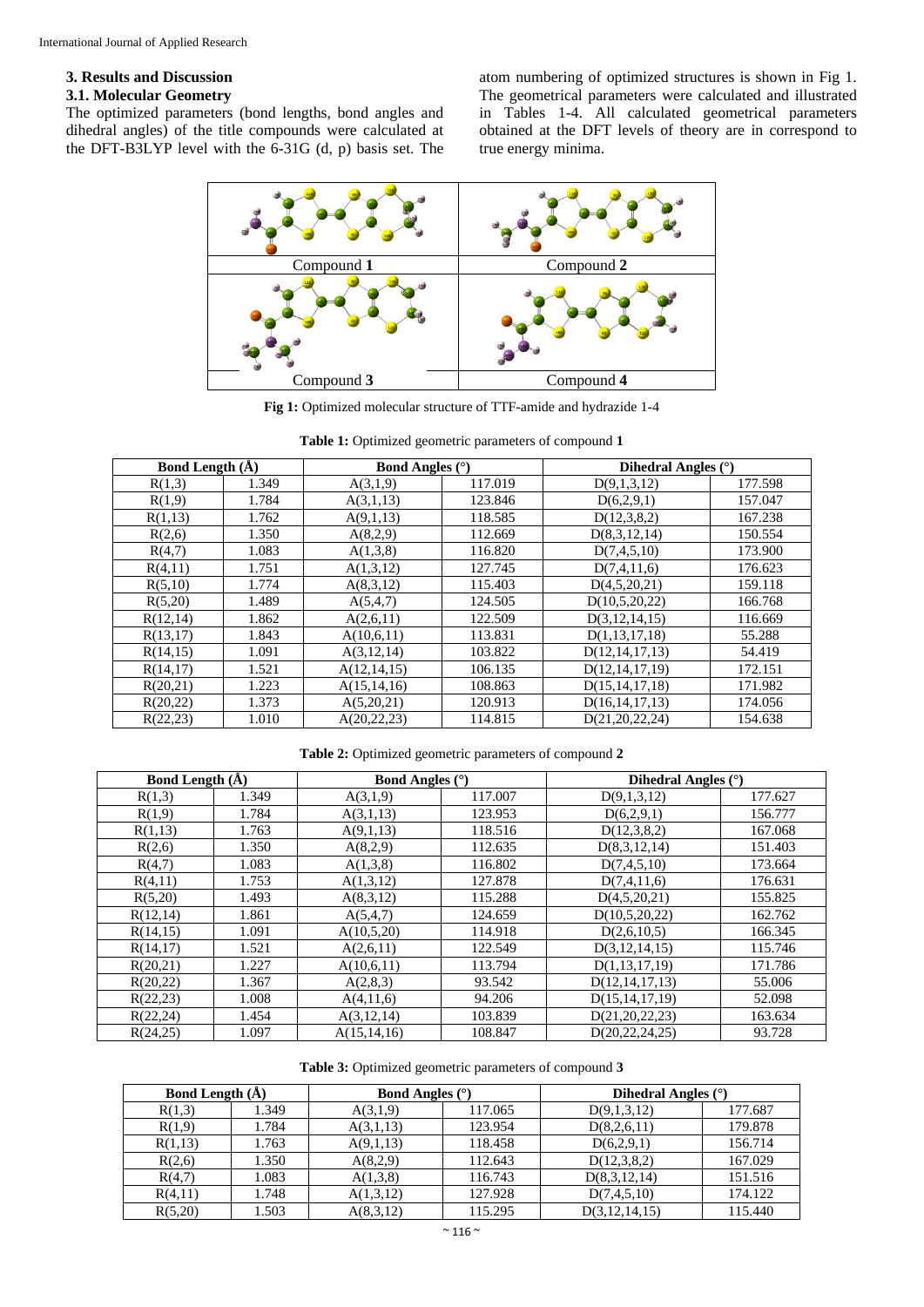| R(12,14) | 1.861 | A(5,4,11)     | 119.374 | D(1,13,17,19)     | 171.786 |
|----------|-------|---------------|---------|-------------------|---------|
| R(13,17) | 1.842 | A(4,5,10)     | 115.839 | D(1,13,17,18)     | 55.529  |
| R(14,15) | 1.091 | A(4,5,20)     | 120.436 | D(12, 14, 17, 19) | 172.881 |
| R(14,17) | 1.521 | A(10,6,11)    | 113.459 | D(15, 14, 17, 19) | 52.326  |
| R(20,21) | 1.228 | A(2,8,3)      | 93.538  | D(16, 14, 17, 13) | 174.757 |
| R(20,22) | 1.376 | A(3,12,14)    | 103.830 | D(20, 22, 23, 24) | 150.817 |
| R(22,23) | 1.459 | A(12,14,15)   | 106.268 | D(27, 22, 23, 25) | 68.484  |
| R(23,26) | 1.088 | A(15, 14, 16) | 108.865 | D(20, 22, 27, 29) | 104.831 |

| <b>Bond Length (A)</b> |       | <b>Bond Angles</b> $(°)$ |         | Dihedral Angles $(°)$ |         |  |
|------------------------|-------|--------------------------|---------|-----------------------|---------|--|
| 1.349<br>R(1,3)        |       | A(3,1,9)                 | 116.750 | D(13,1,3,8)           | 177.656 |  |
| R(1,9)                 | 1.785 | A(3,1,13)                | 127.809 | D(13,1,9,2)           | 167.660 |  |
| R(1,13)                | 1.763 | A(6,2,8)                 | 123.701 | D(9,1,13,17)          | 150.592 |  |
| R(2,6)                 | 1.350 | A(8,2,9)                 | 112.784 | D(8,2,6,11)           | 179.611 |  |
| R(2,8)                 | 1.780 | A(1,3,8)                 | 117.131 | D(6,2,8,3)            | 158.099 |  |
| R(3,12)                | 1.762 | A(4,5,20)                | 121.482 | D(20,5,10,6)          | 171.119 |  |
| R(4,5)                 | 1.343 | A(10,6,11)               | 113.203 | D(10,5,20,21)         | 165.106 |  |
| R(4,7)                 | 1.083 | A(2,8,3)                 | 93.609  | D(2,6,11,4)           | 166.679 |  |
| R(4,11)                | 1.747 | A(3,12,14)               | 96.333  | D(3,12,14,15)         | 55.429  |  |
| R(5,20)                | 1.489 | A(1,13,17)               | 103.798 | D(1,13,17,18)         | 116.604 |  |
| R(12,14)               | 1.843 | A(12,14,15)              | 107.925 | D(12, 14, 17, 13)     | 54.400  |  |
| R(14,15)               | 1.092 | A(12,14,16)              | 105.993 | D(12, 14, 17, 19)     | 174.034 |  |
| R(14,17)               | 1.521 | A(15, 14, 17)            | 111.891 | D(16, 14, 17, 13)     | 172.076 |  |
| R(20,21)               | 1.226 | A(16, 14, 17)            | 109.143 | D(21, 20, 22, 23)     | 156.870 |  |
| R(22,23)               | 1.011 | A(20, 22, 23)            | 119.522 | D(23, 22, 24, 25)     | 125.231 |  |

## **3.2. Molecular Electrostatic Potential (MEP)**

The molecular electrostatic potential is a well-established tool to explain the reactive behavior of a wide variety of chemical systems in both electrophilic and nucleophilic reactions, the study of biological recognition processes and hydrogen bonding interactions [10]. The electrostatic interaction between a molecule and a test charge of magnitude (that is a proton) placed at a point r is well represented by the molecular electrostatic potential V(r) using the equation:

$$
V(r) = \sum_{A} \frac{Z_A}{|R_A - r|} - \int \frac{n(r)}{|r - r|} dr
$$

Where  $Z_A$  is the charge on nucleus A located at R  $_A$ , n(r) is the electronic density function for the molecule and r' is the

dummy integration variable  $[11,12]$ . At any given point r  $(x, y, z)$ z) in the vicinity of a molecule, the molecular electrostatic potential (MEP), the molecular electrostatic potential is related to electron density and a very useful descriptor for determining sites for electrophilic attack and nucleophilic reactions as well as hydrogen-bonding interactions [13]. To predict reactive sites for electrophilic and nucleophilic attack for the investigated molecule, the MEP at the B3LYP/6-31G (d, p) optimized geometry was calculated. The different values of the electrostatic potential at the surface are represented by different colors. Potential increases in the order  $red <$  orange  $<$  yellow  $<$  green  $<$  blue. The negative (red, orange and yellow) regions of the MEP are related to electrophilic reactivity. A visual representation of the chemically active sites and comparative reactivity of atoms of TTF-amide and hydrazide molecules is provides in Fig 2.



**Fig 2:** Molecular electrostatic potential surface of TTF- amide and hydrazide 1-4

As seen from the figure **2** that, in all molecules, the regions exhibiting the negative electrostatic potential are localized

near the carbonyl group of amide function while the regions presenting the positive potential are localized vicinity of the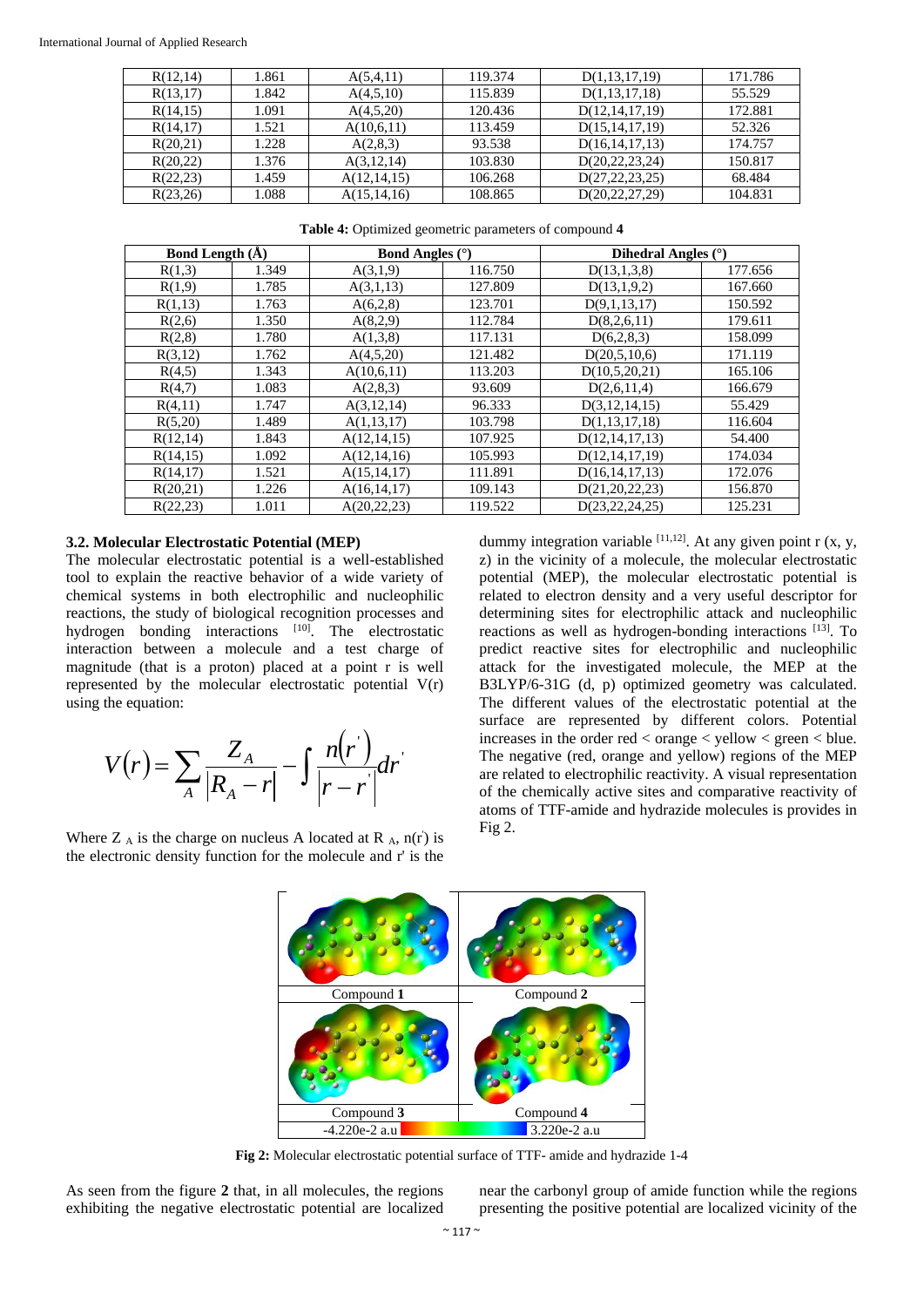hydrogen atoms of cycled groups and hydrogen related to the nitrogen atom.

## **3.3. Frontier Molecular Orbitals (FMOs)**

The energies of HOMO, LUMO, LUMO+1 and HOMO-1 and the energy gap of LUMO-HOMO are calculated using B3LYP/6-31G method and the pictorial illustration of the frontier molecular orbitals and their respective positive and negative regions are shown in Fig 3. The positive and negative phases are represented in yellow and blue color, respectively. Visual analysis of the molecular orbitals allows concepts of structural symmetry to be extended to frontier electron symmetry. It is actually possible to predict reactivity by examining the molecular orbitals  $[14,15]$ . The LUMO orbital feature a larger number of nodes than the HOMO orbital.



**Fig 3:** HOMO-LUMO Structure with the energy level diagram of compound 1

#### **3.4. Global Reactivity Descriptors**

Based on the density functional descriptors, global chemical reactivity descriptors of title molecule such as global hardness (η), chemical potential (μ), global softness (σ), electronegativity (χ), ionization potential (I), electron affinity (A) and global electrophilicity ( $\omega$ ) as well as local reactivity have been defined [16-19] as follows

$$
\eta = \frac{1}{2} \left( \frac{\partial^2 E}{\partial N^2} \right)_{V(r)} = \frac{1}{2} \left( \frac{\partial \mu}{\partial N} \right)_{V(r)}
$$

$$
\mu = \left( \frac{\partial E}{\partial N} \right)_{V(r)}
$$

$$
\chi = -\mu = -\left( \frac{\partial E}{\partial N} \right)_{V(r)}
$$

where E is the total energy, N is the number of electrons of the chemical species,  $\mu$  is the chemical potential and  $V(r)$  is the external potential, which is identified as the negative of the electronegativity  $( \chi )$  as defined by Iczkowski and Margrave  $[20]$ . According to Koop-man's theorem  $[21]$ , the entries of the HOMO and the LUMO orbital's of the molecule are related to the ionization potential (I) and the electron affinity (A), respectively, by the following reactions:

$$
I=-E_{\rm HOMO}
$$

$$
A = -E_{LUMO}
$$

Absolute electronegativity  $(\chi)$  and absolute hardness  $(\eta)$  of the molecule are given by  $^{[22]}$ , respectively. Softness  $(S)$  is the reciprocal of hardness.

$$
\chi = -\mu = \frac{1}{2}(I + A)
$$

$$
\eta = \frac{1}{2}(I - A)
$$

$$
S = \frac{1}{\eta}
$$

Recently Parr *et al*. [23] have defined a new descriptor to quantity of global electrophilic power of the compound as electrophilicity index (ω) in terms of chemical potential and hardness as follows:

$$
\omega = \left(\frac{\mu^2}{2\eta}\right)
$$

All the calculated values of quantum chemical parameters of the molecules in B3LYP/6-31G basis set of DFT are presented in Table 5.

|  |  | Table 5: Quantum chemical descriptors of TTF-amide and hydrazide 1-4 |
|--|--|----------------------------------------------------------------------|
|--|--|----------------------------------------------------------------------|

| <b>Parameters</b>         | Compound 1 | Compound 3<br>Compound 2 |          | Compound 4 |
|---------------------------|------------|--------------------------|----------|------------|
| $E_{HOMO}(eV)$            | $-4.850$   | $-4.813$                 | $-4.855$ | $-4.992$   |
| $E_{LUMO}(eV)$            | $-1.410$   | $-1.288$                 | $-1.130$ | $-1.344$   |
| $\Delta E_{\rm gap}$ (eV) | 3.440      | 3.525                    | 3.724    | 3.648      |
| IE (eV)                   | 4.850      | 4.813                    | 4.855    | 4.992      |
| A (eV)                    | 1.410      | 1.288                    | 1.130    | 1.344      |
| $\mu$ (eV)                | $-3.130$   | $-3.050$                 | $-2.993$ | $-3.168$   |
| $\chi$ (eV]               | 3.130      | 3.050                    | 2.993    | 3.168      |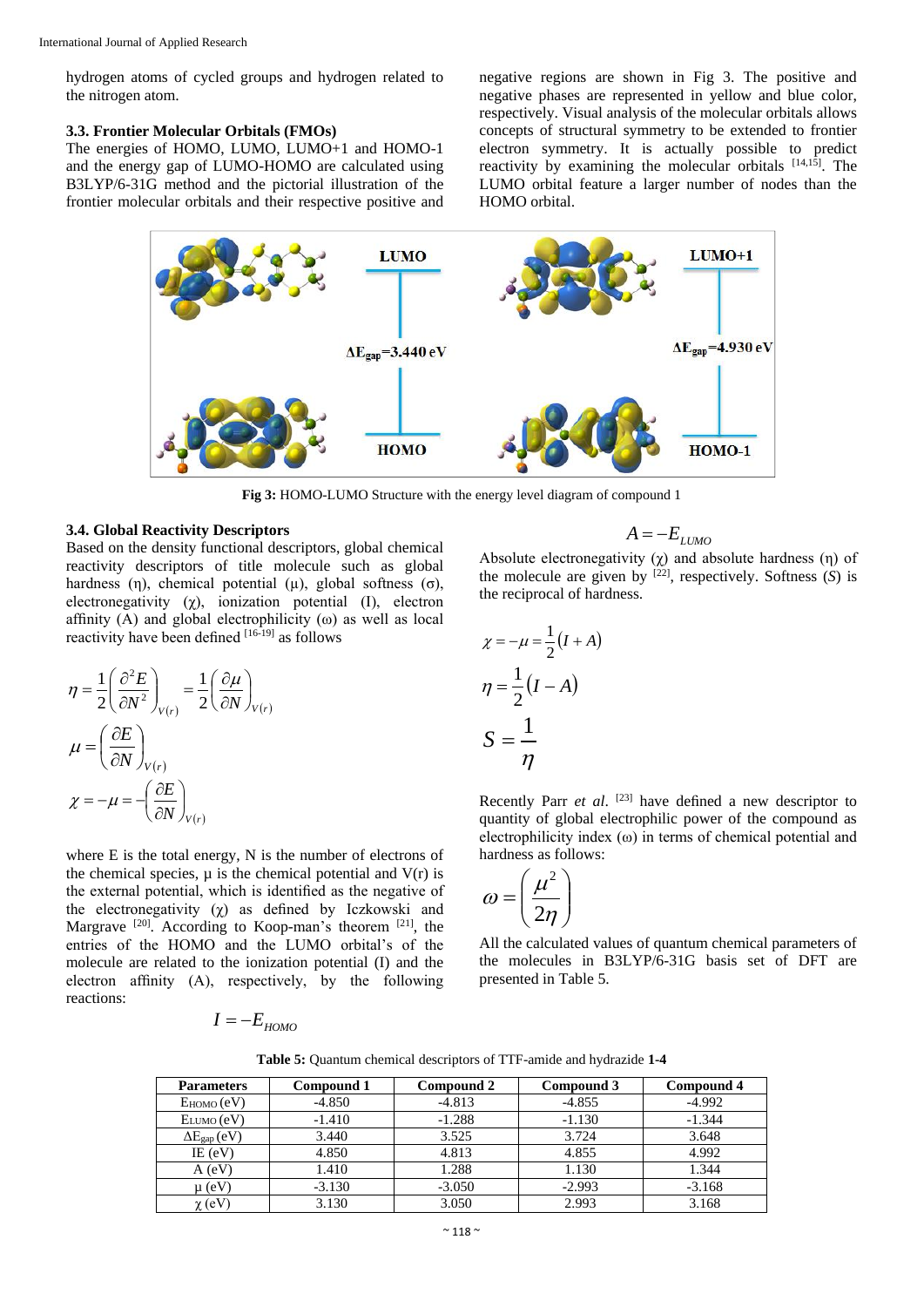| $\pm$ (eV)<br>n | 1.720 | 1.763 | 1.862 | 1.824        |
|-----------------|-------|-------|-------|--------------|
| $S$ (eV)<br>D.  | 0.291 | 0.284 | 0.269 | 274          |
| $\omega$ (eV)   | 2.848 | 2.639 | 2.404 | 752<br>ے رہے |

As presented in table 5, the compound which have the lowest energetic gap is the compound 1 ( $\Delta E_{\text{gan}} = 3.440 \text{ eV}$ ). This lower gap allows it to be the softest molecule. The compound that have the highest energy gap is the compound 3 ( $\Delta E_{\text{gap}} = 3.724$  eV). The compound that has the highest HOMO energy is the compound 2 ( $E_{HOMO}$ = -4.813 eV). This higher energy allows it to be the best electron donor. The compound that has the lowest LUMO energy is the compound 1 ( $E_{LUMO}$  = -1.410 eV) which signifies that it can be the best electron acceptor. The two properties like I (potential ionization) and A (affinity) are so important, the determination of these two properties allow us to calculate the absolute electronegativity (χ) and the absolute hardness (η). These two parameters are related to the one-electron orbital energies of the HOMO and LUMO respectively. Compound 2 has lowest value of the potential ionization  $(I =$ 4.813 eV), so that will be the better electron donor. Compound 1 has the largest value of the affinity  $(A = 1.410$ eV), so it is the better electron acceptor. The chemical reactivity varies with the structural of molecules. Chemical hardness (softness) value of compound **1** ( $\eta = 1.720$  eV, **S** = 0.291 eV) is lesser (greater) among all the molecules. Thus, compound 1 is found to be more reactive than all the compounds. Compound 4 possesses higher electronegativity value ( $\gamma = 3.168$  eV) than all compounds so; it is the best electron acceptor. The value of  $\omega$  for compound 1 ( $\omega$  = 2.848 eV) indicates that it is the stronger electrophiles than all compounds. Compound 1 has the smaller frontier orbital gap so, it is more polarizable and is associated with a high chemical reactivity, low kinetic stability and is also termed as soft molecule.

#### **3.5. Local Reactivity Descriptors**

The density functional theory (DFT) is a very useful framework for calculating local reactivity descriptors such as condensed Fukui function f (r) of the molecular system <sup>[24]</sup>. It is defined as the sensitivity of the electron density  $\rho(r)$ at various points in a species to a change in the number of electrons (N) in the molecular system at constant external potential  $v(r)$  <sup>[24]</sup>. Thus, it was used to predict the variation in reactivity of different sites in a given molecule.

$$
f(r) = \left(\frac{\partial \rho(r)}{\partial N}\right)_{\nu(r)}
$$
 (1)

Because of the discontinuity in the derivative at the N-value of Eq. (1), two definitions for Fukui function were introduced<sup>[25]</sup>:

$$
f^{+}(r) = \left(\frac{\partial \rho(r)}{\partial N}\right)_{\nu(r)}^{+}
$$
  
For a nucleophilic attack, and  

$$
f^{-}(r) = \left(\frac{\partial \rho(r)}{\partial N}\right)_{\nu(r)}^{-}
$$
  
For electrophilic attack\n(3)

Using the finite difference approximation, the above indices could be written as  $[15]$ :

$$
f^{+}(r) = \rho^{N_0+1}(r) - \rho^{N_0}(r) \tag{4}
$$

$$
f^-(r) = \rho^{N_0}(r) - \rho^{N_0-1}(r) \tag{5}
$$

where  $\rho_{0}^{N}(\mathbf{r})$ ,  $\rho_{0}^{N_{0}^{-1}}(\mathbf{r})$  and  $\rho_{0}^{N_{0}+1}(\mathbf{r})$  represent the electronic density function of neutral, cationic and anionic species, respectively, calculated at the same optimized geometry of the neutral species. The approximate integration of the Fukui function over atomic regions gives more informative function called condensed Fukui functions . Consequently, the condensed Fukui functions are denoted as:

$$
f_k^+ = q_k^{N_0+1} - q_k^{N_0} \tag{6}
$$

$$
f_k^- = q_k^{N_0} - q_k^{N_0 - 1} \tag{7}
$$

Where q  $k^{N_0}$ , q <sup>N</sup><sub>0</sub><sup>-1</sup> and q  $k^{N_0+1}$  are the atomic electron populations at atom k for neutral, cationic and anionic species, respectively. Fukui functions for selected atomic sites in TTF-amide and hydrazide 1-4 are shown in Tables 6-7.

**Table 6:** Order of the reactive sites on compounds **1** and **2**

|                 | Compound 1 |       |       |          | Compound 2 |       |       |       |          |
|-----------------|------------|-------|-------|----------|------------|-------|-------|-------|----------|
| Atom            | 6С         | 1C    | 3C    | 17C      | Atom       | 6С    | 1C    | 3C    | 17C      |
| $\mathcal{L} +$ | 0.060      | 0.010 | 0.005 | $-0.026$ |            | 0.060 | 0.010 | 0.005 | $-0.025$ |
| Atom            | 3C         | 1C    | 6C    | 5C       | Atom       | 3C    | 1C    | 6C    | 2C       |
|                 | 0.025      | 0.015 | 0.010 | 0.008    |            | 0.026 | 0.014 | 0.012 | 0.007    |
| Atom            | 6C         | 3C    | 1C    | 5C       | Atom       | 3C    | 1C    | 6C    | 2C       |
| c0              | 0.035      | 0.015 | 0.012 | $-0.013$ | r ()       | 0.015 | 0.012 | 0.036 | $-0.014$ |

**Table 7:** Order of the reactive sites on compounds **3** and **4**

| Compound 3 |       |       |       | Compound 4 |                 |       |       |       |          |
|------------|-------|-------|-------|------------|-----------------|-------|-------|-------|----------|
| Atom       | 6C    | 5C    | 1C    | 3C         | Atom            | 6C    | 3C    |       | 2C       |
|            | 0.051 | 0.013 | 0.009 | 0.003      |                 | 0.053 | 0.009 | 0.003 | $-0.017$ |
| Atom       | 3C    | 1C    | 6C    | 5C         | Atom            | 1C    | 3C    | 5C    | 6C       |
|            | 0.025 | 0.015 | 0.014 | 0.009      |                 | 0.025 | 0.013 | 0.011 | 0.010    |
| Atom       | 6C    | 3C    | 1C    | 5C         | Atom            | 6C    | 1C    | 3C    | 2C       |
| cθ         | 0.032 | 0.014 | 0.012 | 0.011      | $\mathcal{L}^0$ | 0.032 | 0.014 | 0.011 | $-0.004$ |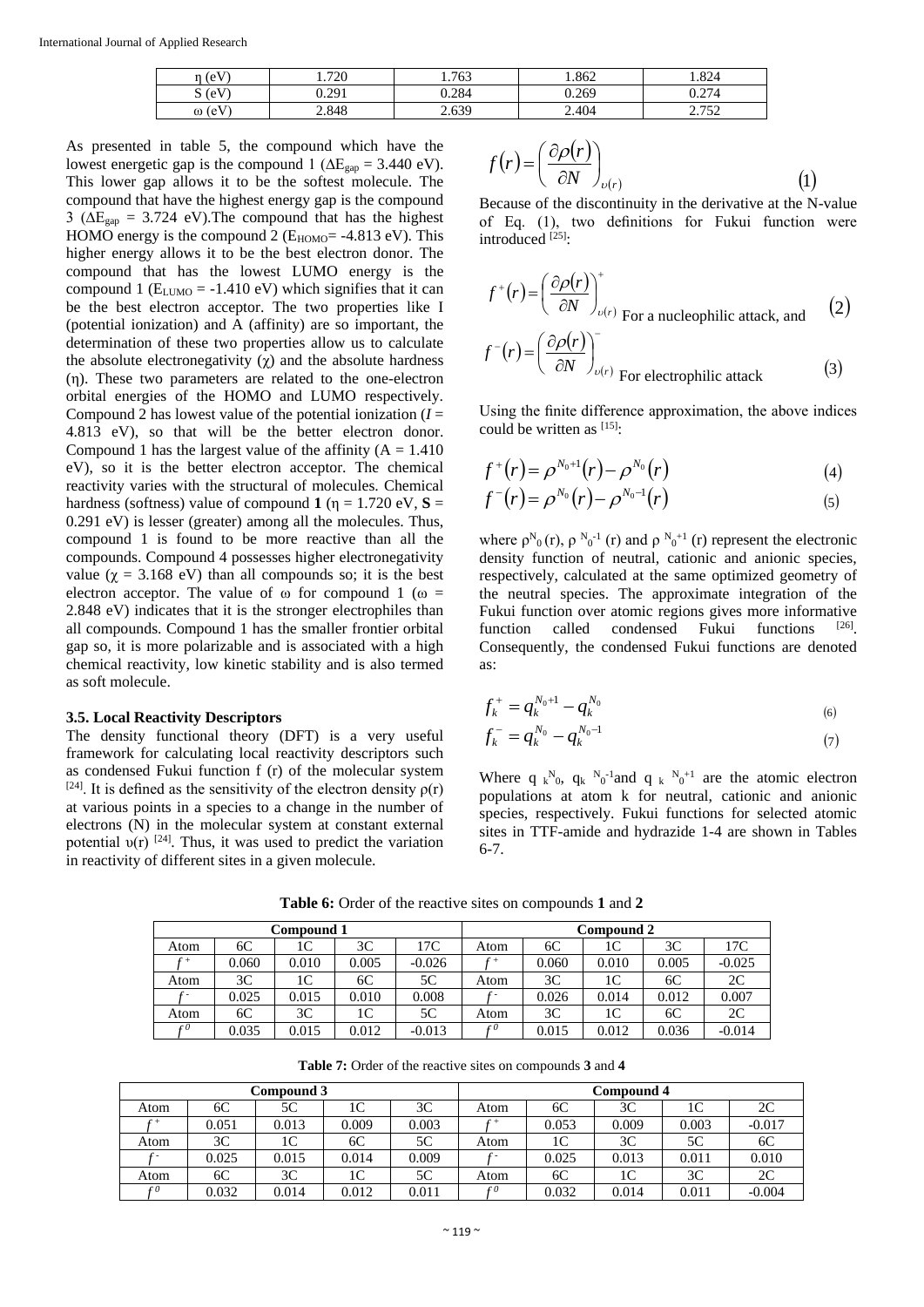From the tables 6-7, the parameters of local reactivity descriptors show that 6C is the more reactive site in compounds 1, 2, 3 and 4 respectively for nucleophilic attacks. The more reactive sites for electrophilic attacks are 3C for compounds 1, 2 and 3 and 1C for compound 4 respectively. The more reactive sites in radical attacks are 6C for compounds 1, 3 and 4 and 3C for compound 2 respectively.

## **3.6. Natural Bond Orbital Analysis (NBO)**

The NBO analysis is carried out by examining all possible interactions between 'filled'(donor) Lewis-type NBOs and 'empty'(acceptor) non-Lewis NBOs, and estimating their energetic important by  $2<sup>nd</sup>$  order perturbation theory. Since these interactions lead to loss of occupancy from the localized NBO<sub>S</sub> of the idealized Lewis structure into the empty non-Lewis orbitals, they are referred to as delocalization corrections to the zeroth-order natural Lewis structure. For each donor NBO (i) and acceptor NBO (j) with delocalization *i-j* is estimated as

Where qi is the donor orbital occupancy  $\varepsilon_i$  and  $\varepsilon_i$  are diagonal elements orbital energies and  $F(i,j)$  is the off diagonal NBO Fock matrix element. The larger  $E^{(2)}$  value, the more intensive is the interaction between electron donors and acceptors, i.e., the more donation tendency from electron donors to electron acceptors and the greater the extent of conjugation of the whole system. DFT (B3LYP/6-  $31G(d,p)$ ) level computation is used to investigate the various second-order interactions between the filled orbitals of on Subsystem and vacant orbitals of another subsystem, which is a measure of the delocalization or hyperconjugation [27]. NBOs are localized electron pair orbitals for bonding pairs and lone pairs. The hybridization of the atoms and the weight of each atom in each localized electron pair bond are calculated in the idealized Lewis structure. A normal Lewis structure would not leave any antibonding orbitals, so the presence of antibonding orbitals shows deviations from normal Lewis structures. Anti-bonding localized orbitals are called non-Lewis NBOs. This shows that the lone pair orbital participates in electron donation in the molecule. The calculated values of  $E^{(2)}$  are shown in Tables 8-11.

$$
E^{(2)} = \Delta E_{ij} = q_i F(i, j)^2 / \varepsilon_j - \varepsilon_i
$$

**Table 8:** Second order perturbation theory analysis of Fock matrix on NBO of compound **1**

| Donor(i)          | ED/e    | Acceptor(j)         | ED/e    | $E(2)$ Kcal/mol | $E(j)$ - $E(i)$ a.u | F(i,j)a.u |
|-------------------|---------|---------------------|---------|-----------------|---------------------|-----------|
| LP(1)N22          | 1.77586 | $\pi^*(C20-021)$    | 0.28177 | 41.56           | 0.32                | 0.105     |
| LP(2)O21          | 1.85872 | $\sigma^*(C20-N22)$ | 0.06904 | 25.26           | 0.69                | 0.120     |
| LP(2)S11          | 1.75083 | $\pi^*(C4-C5)$      | 0.25508 | 23.50           | 0.26                | 0.070     |
| LP(2)S10          | 1.76851 | $\pi^*(C4-C5)$      | 0.25508 | 21.78           | 0.25                | 0.066     |
| LP(2)O21          | 1.85872 | $\sigma^*(C5-C20)$  | 0.07346 | 20.58           | 0.66                | 0.106     |
| $LP(2)$ S8        | 1.79615 | $\pi^*(C1-C3)$      | 0.36691 | 19.64           | 0.24                | 0.063     |
| LP(2)S9           | 1.79859 | $\pi^*(C1-C3)$      | 0.36691 | 19.30           | 0.24                | 0.063     |
| LP(2)S12          | 1.85636 | $\pi^*(C1-C3)$      | 0.36691 | 17.24           | 0.24                | 0.061     |
| LP(2)S10          | 1.76851 | $\pi^*(C2-C6)$      | 0.37726 | 16.86           | 0.25                | 0.061     |
| LP(2)S11          | 1.75083 | $\pi^*(C2-C6)$      | 0.37726 | 15.72           | 0.26                | 0.059     |
| $\pi$ (C4-C5)     | 1.92354 | $\pi^*(C20-021)$    | 0.28177 | 13.63           | 0.35                | 0.065     |
| LP(2)S9           | 1.79859 | $\pi^*(C2-C6)$      | 0.37726 | 12.99           | 0.26                | 0.054     |
| $LP(2)$ S8        | 1.79615 | $\pi^*(C2-C6)$      | 0.37726 | 12.93           | 0.26                | 0.054     |
| LP(2)S13          | 1.87498 | $\pi^*(C1-C3)$      | 0.36691 | 10.16           | 0.24                | 0.047     |
| $\sigma$ (C4-H7)  | 1.97476 | $\sigma^*(C5-S10)$  | 0.03015 | 5.90            | 0.76                | 0.060     |
| $\sigma$ (C1-S9)  | 1.97045 | $\sigma^*(C3-S12)$  | 0.02996 | 5.58            | 0.84                | 0.061     |
| $\sigma$ (C3-S8)  | 1.96871 | $\sigma^*(C1-S13)$  | 0.02937 | 5.30            | 0.84                | 0.060     |
| $\sigma(C2-S8)$   | 1.96994 | $\sigma^*(C6-S11)$  | 0.04634 | 5.14            | 0.81                | 0.058     |
| $\sigma$ (C6-S11) | 1.97286 | $\sigma^*(C2-S8)$   | 0.04528 | 5.14            | 0.83                | 0.058     |
| $\sigma$ (C6-S10) | 1.97163 | $\sigma^*(C2-S9)$   | 0.04473 | 5.09            | 0.82                | 0.058     |

**Table 9:** Second order perturbation theory analysis of Fock matrix on NBO of compound **2**

| Donor(i)         | ED/e    | Acceptor(j)         | ED/e    | $E(2)$ Kcal/mol | $E(j)$ - $E(i)$ a.u | F(i,j)a.u |
|------------------|---------|---------------------|---------|-----------------|---------------------|-----------|
| LP(1)N22         | 1.71762 | $\pi^*(C20-021)$    | 0.30959 | 51.91           | 0.30                | 0.112     |
| LP(2)O21         | 1.85594 | $\sigma^*(C20-N22)$ | 0.07521 | 25.12           | 0.71                | 0.122     |
| LP(2)S11         | 1.75501 | $\pi^*(C4-C5)$      | 0.25326 | 22.93           | 0.26                | 0.069     |
| LP(2)S10         | 1.76717 | $\pi^*(C4-C5)$      | 0.25326 | 21.78           | 0.25                | 0.066     |
| LP(2)O21         | 1.85594 | $\sigma^*(C5-C20)$  | 0.07125 | 20.38           | 0.66                | 0.106     |
| LP(2)S8          | 1.79706 | $\pi^*(C1-C3)$      | 0.36704 | 19.58           | 0.24                | 0.063     |
| LP(2)S9          | 1.79936 | $\pi^*(C1-C3)$      | 0.36704 | 19.25           | 0.24                | 0.063     |
| LP(2)S12         | 1.85619 | $\pi^*(C1-C3)$      | 0.36704 | 17.48           | 0.24                | 0.061     |
| LP(2)S10         | 1.76717 | $\pi^*(C2-C6)$      | 0.37712 | 16.88           | 0.25                | 0.061     |
| LP(2)S11         | 1.75501 | $\pi^*(C2-C6)$      | 0.37712 | 15.76           | 0.26                | 0.059     |
| LP(2)S9          | 1.79936 | $\pi^*(C2-C6)$      | 0.37712 | 12.88           | 0.26                | 0.054     |
| LP(2)S8          | 1.79706 | $\pi^*(C2-C6)$      | 0.37712 | 12.81           | 0.26                | 0.053     |
| $\pi$ (C4-C5)    | 1.92873 | $\pi^*(C20-021)$    | 0.30959 | 12.74           | 0.35                | 0.063     |
| LP(2)S13         | 1.87500 | $\pi^*(C1-C3)$      | 0.36704 | 10.27           | 0.24                | 0.047     |
| LP(1)N22         | 1.71762 | $\sigma^*(C24-H25)$ | 0.01568 | 6.41            | 0.71                | 0.065     |
| $\sigma$ (C4-H7) | 1.97469 | $\sigma^*(C5-S10)$  | 0.03033 | 5.87            | 0.76                | 0.060     |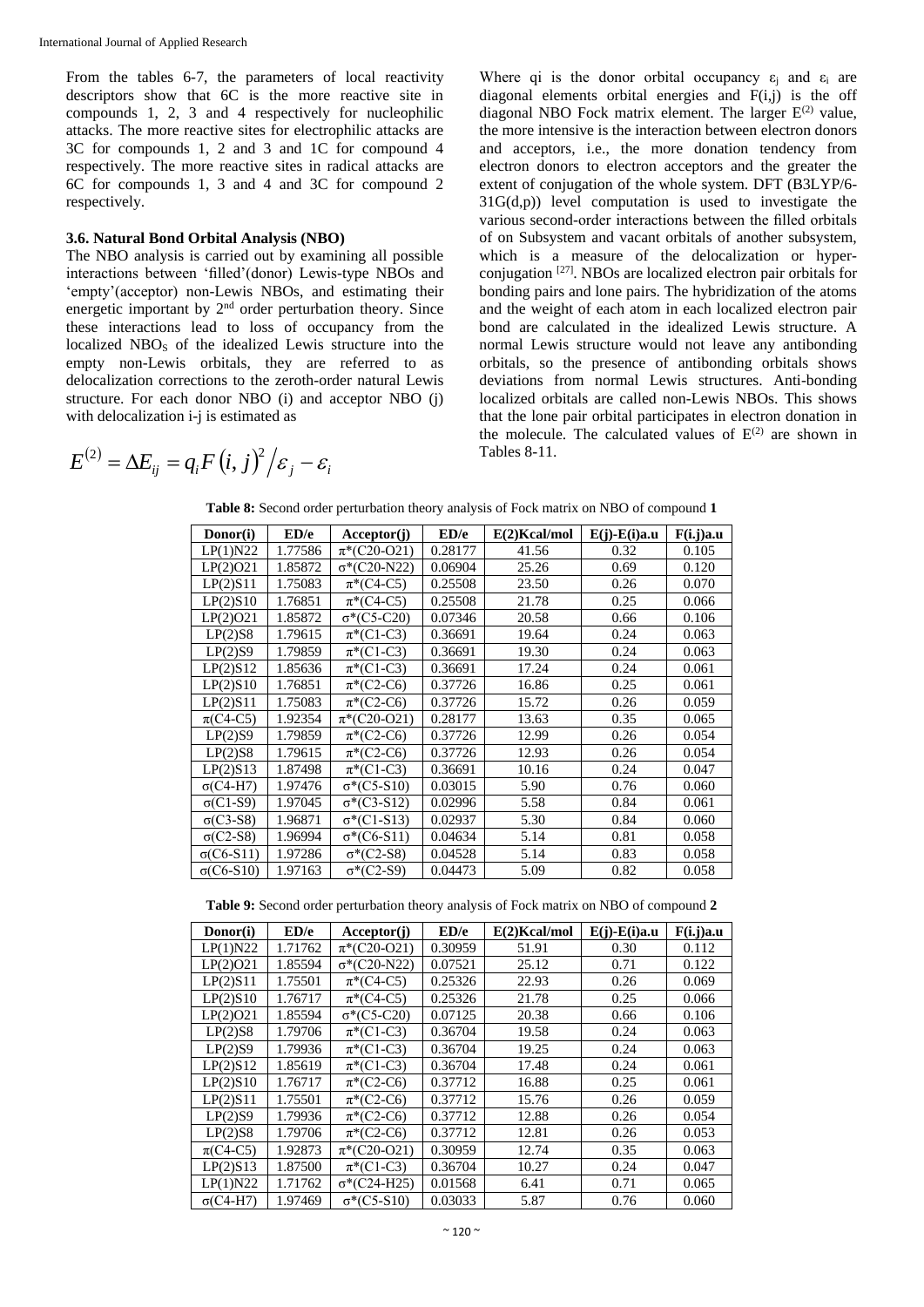| $\sigma$ (C1-S9)  | 1.97033 | $\sigma^*(C3-S12)$ | 0.03006 | 5.61 | 0.84 | 0.061 |
|-------------------|---------|--------------------|---------|------|------|-------|
| $\sigma$ (C3-S8)  | 1.96856 | $\sigma^*(C1-S13)$ | 0.02948 | 5.32 | 0.84 | 0.060 |
| $\sigma$ (C6-S11) | 1.97288 | $\sigma^*(C2-S8)$  | 0.04529 | 5.15 | 0.83 | 0.058 |
| $\sigma(C2-S8)$   | 1.96998 | $\sigma^*(C6-S11)$ | 0.04616 | 5.13 | 0.81 | 0.058 |

**Table 10:** Second order perturbation theory analysis of Fock matrix on NBO of compound **3**

| Donor(i)         | ED/e    | Acceptor(j)         | ED/e    | $E(2)$ Kcal/mol | $E(j)$ - $E(i)$ a.u | F(i,j)a.u |
|------------------|---------|---------------------|---------|-----------------|---------------------|-----------|
| LP(1)N22         | 1.68590 | $\pi^*(C20-021)$    | 0.31122 | 49.08           | 0.29                | 0.106     |
| LP(2)O21         | 1.85947 | $\sigma^*(C20-N22)$ | 0.07963 | 24.03           | 0.71                | 0.118     |
| LP(2)S11         | 1.74921 | $\pi^*(C4-C5)$      | 0.23409 | 23.99           | 0.26                | 0.071     |
| LP(2)O21         | 1.85947 | $\sigma^*(C5-C20)$  | 0.07394 | 21.11           | 0.65                | 0.106     |
| LP(2)S9          | 1.79832 | $\pi^*(C1-C3)$      | 0.36679 | 19.41           | 0.24                | 0.063     |
| $LP(2)$ S8       | 1.79927 | $\pi^*(C1-C3)$      | 0.36679 | 19.32           | 0.24                | 0.063     |
| LP(2)S10         | 1.78396 | $\pi^*(C4-C5)$      | 0.23409 | 18.62           | 0.26                | 0.062     |
| LP(2)S12         | 1.85669 | $\pi^*(C1-C3)$      | 0.36679 | 17.47           | 0.24                | 0.061     |
| LP(2)S11         | 1.74921 | $\pi^*(C2-C6)$      | 0.37976 | 16.73           | 0.26                | 0.061     |
| LP(2)S10         | 1.78396 | $\pi^*(C2-C6)$      | 0.37976 | 16.49           | 0.26                | 0.061     |
| LP(2)S9          | 1.79832 | $\pi^*(C2-C6)$      | 0.37976 | 12.83           | 0.25                | 0.053     |
| $LP(2)$ S8       | 1.79927 | $\pi^*(C2-C6)$      | 0.37976 | 12.64           | 0.26                | 0.053     |
| $\pi$ (C4-C5)    | 1.93058 | $\pi^*(C20-021)$    | 0.31122 | 11.57           | 0.33                | 0.059     |
| LP(2)S13         | 1.87426 | $\pi^*(C1-C3)$      | 0.36679 | 10.38           | 0.24                | 0.047     |
| LP(1)N22         | 1.68590 | $\sigma^*(C23-H25)$ | 0.01705 | 6.48            | 0.70                | 0.065     |
| $\sigma$ (C4-H7) | 1.97230 | $\sigma^*(C5-S10)$  | 0.03934 | 6.21            | 0.73                | 0.060     |
| $\sigma$ (C1-S9) | 1.97020 | $\sigma^*(C3-S12)$  | 0.03014 | 5.62            | 0.84                | 0.061     |
| LP(1)N22         | 1.68590 | $\sigma^*(C27-H29)$ | 0.01808 | 5.38            | 0.69                | 0.059     |
| $\sigma$ (C3-S8) | 1.96864 | $\sigma^*(C1-S13)$  | 0.02941 | 5.31            | 0.84                | 0.060     |
| $\sigma(C2-S9)$  | 1.97030 | $\sigma^*(C6-S10)$  | 0.04250 | 5.11            | 0.82                | 0.058     |

**Table 11.**Second order perturbation theory analysis of Fock matrix on NBO of compound **4**

| Donor(i)         | ED/e    | Acceptor(j)         | ED/e    | $E(2)$ Kcal/mol | $E(j)$ - $E(i)$ a.u | F(i,j)a.u |
|------------------|---------|---------------------|---------|-----------------|---------------------|-----------|
| LP(2)S9          | 1.79520 | $\pi^*(C1-C3)$      | 0.36705 | 19.45           | 0.24                | 0.063     |
| LP(2)S9          | 1.79520 | $\pi^*(C1-C3)$      | 0.36705 | 19.45           | 0.24                | 0.063     |
| LP(2)S10         | 1.79296 | $\pi^*(C4-C5)$      | 0.24010 | 19.04           | 0.26                | 0.063     |
| LP(2)S10         | 1.79296 | $\pi^*(C4-C5)$      | 0.24010 | 19.04           | 0.26                | 0.063     |
| LP(2)S13         | 1.85591 | $\pi^*(C1-C3)$      | 0.36705 | 17.37           | 0.24                | 0.061     |
| LP(2)S13         | 1.85591 | $\pi^*(C1-C3)$      | 0.36705 | 17.37           | 0.24                | 0.061     |
| LP(2)S11         | 1.74638 | $\pi^*(C2-C6)$      | 0.37680 | 16.08           | 0.26                | 0.059     |
| LP(2)S11         | 1.74638 | $\pi^*(C2-C6)$      | 0.37680 | 16.08           | 0.26                | 0.059     |
| LP(2)S10         | 1.79296 | $\pi^*(C2-C6)$      | 0.37680 | 15.50           | 0.26                | 0.059     |
| LP(2)S10         | 1.79296 | $\pi^*(C2-C6)$      | 0.37680 | 15.50           | 0.26                | 0.059     |
| $\pi$ (C4-C5)    | 1.91741 | $\pi^*(C20-021)$    | 0.32382 | 15.13           | 0.33                | 0.067     |
| LP(2)S8          | 1.79462 | $\pi^*(C2-C6)$      | 0.37680 | 13.65           | 0.25                | 0.055     |
| LP(2)S9          | 1.79520 | $\pi^*(C2-C6)$      | 0.37680 | 13.40           | 0.26                | 0.055     |
| LP(2)S12         | 1.87416 | $\pi^*(C1-C3)$      | 0.36705 | 10.29           | 0.24                | 0.047     |
| LP(1)N24         | 1.96753 | $\sigma^*(C20-N22)$ | 0.08467 | 6.88            | 0.80                | 0.067     |
| $\sigma$ (C4-H7) | 1.97220 | $\sigma^*(C5-S10)$  | 0.03839 | 6.39            | 0.73                | 0.061     |
| $\sigma$ (C3-S8) | 1.97043 | $\sigma^*(C1-S13)$  | 0.02982 | 5.57            | 0.84                | 0.061     |
| $\sigma$ (C1-S9) | 1.96891 | $\sigma^*(C3-S12)$  | 0.02912 | 5.28            | 0.84                | 0.059     |
| $\sigma(C2-S9)$  | 1.97018 | $σ*(C6-S10)$        | 0.04341 | 5.17            | 0.82                | 0.058     |
| $\sigma(C2-S8)$  | 1.97020 | $\sigma^*(C6-S11)$  | 0.04531 | 5.15            | 0.81                | 0.058     |

The intra molecular interaction for the title compounds is formed by the orbital overl ap between:  $\pi$ (C4-C5) and π\*(C20-O21) for compound 1, π(C4-C5) and π\*(C20-O21) for compound 2,  $\pi$ (C4-C5) and  $\pi$ <sup>\*</sup>(C20-O21) for compound 3 and  $\pi$ (C4-C5) and  $\pi$ <sup>\*</sup>(C20-O21) for compound 4 respectively, which result into intermolecular charge transfer (ICT) causing stabilization of the system. The intra molecular hyper conjugative interactions of  $\pi$ (C4-C5) to π\*(C20-O21) for compound 1, π(C4-C5) to π\*(C20-O21) for compound 2,  $\pi$ (C4-C5) to  $\pi$ <sup>\*</sup>(C20-O21) for compound 3 and  $\pi$ (C4-C5) to  $\pi$ <sup>\*</sup>(C20-O21) for compound 4 lead to highest stabilization of 13.63, 12.74, 11.57 and 15.13 kJ  $mol^{-1}$  respectively. In case of  $LP(1)N22$  orbital to the π\*(C20-O21) for compound 1, LP(1)N22 orbital to π\*(C20- O21) for compound 2, LP(1)N22 orbital to  $\pi$ \*(C20-O21) for

compound 3, LP(2)S9 orbital to  $\pi^*(C1-C3)$  for compound 4 respectively, show the stabilization energy of 41.56, 51.91, 49.08 and 19.45 kJ mol<sup>-1</sup> respectively.

#### **3.7. Nonlinear Optical Properties (NLO)**

Density functional theory has been used as an effective method to investigate the organic nonlinear optical materials. The NLO effects arise from the interactions of electromagnetic fields in various media to produce new fields altered in phase, frequency, amplitude or other propagation characteristics from the incident fields [28]. The polarizability and hyperpolarizability characterize the response of a system in an applied electric field <sup>[29]</sup>. They could determine not only the strength of molecular interactions (such as the long-range intermolecular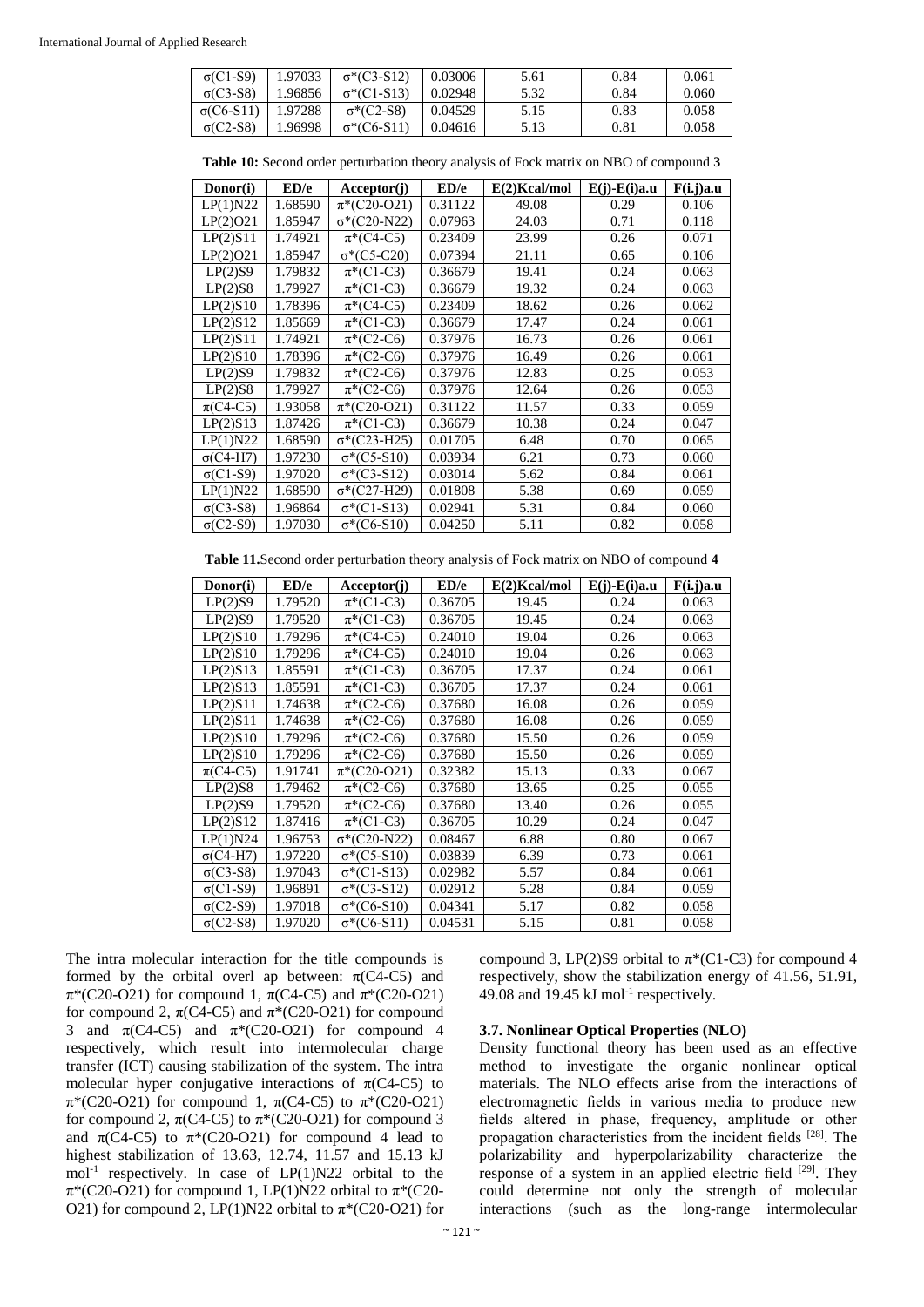induction, and dispersion forces), the cross sections of different scattering and collision processes, but also the NLO of the system  $[30]$ . The theory of electric polarizability is a key element of the rational interpretation of a wide range of phenomena, from nonlinear optics and electron scattering  $[31]$  to phenomena induced by intermolecular interactions:

$$
E = E^0 - \mu_\alpha F_\alpha - 1/2 \alpha_{\alpha\beta} F_\alpha F_\beta - 1/6 \beta_{\alpha\beta\gamma} F_\alpha F_\beta F_\gamma + \dots
$$

Where  $E^0$  is the energy of unperturbed molecule,  $F_\alpha$  the field at the origin,  $\mu_{\alpha}$ ,  $\alpha_{\alpha\beta}$  and  $\beta_{\alpha\beta\gamma}$  are the components of dipole moment, polarizability and the first order hyperpolarizabilities, respectively. The total static dipole moment ( $\mu$ ), the mean diole polarizability ( $\alpha$ ), the anisotropy of the polarizability  $(\Delta \alpha)$  and the total first order hyperpolarizability  $\beta_{total}$ , using x, y, z components they are defined as

$$
\mu = [\mu_x^2 + \mu_y^2 + \mu_z^2]^{1/2} \n\alpha = (\alpha_{xx} + \alpha_{yy} + \alpha_{zz})/3 \n\Delta\alpha = 2^{-1/2} [(\alpha_{xx} - \alpha_{yy})^2 + (\alpha_{yy} - \alpha_{zz})^2 + (\alpha_{zz} - \alpha_{xx})^2 + 6\alpha_{xx}^2]^{1/2} \n\beta_{tot} = (\beta_x^2 + \beta_y^2 + \beta_z^2)^{1/2} \n\alpha = \alpha_{\text{and}} \n\beta_x = \beta_{xxx} + \beta_{xyz} + \beta_{xzz} \n\beta_y = \beta_{yyy} + \beta_{xxy} + \beta_{yzz} \n\beta_z = \beta_{zzz} + \beta_{xxz} + \beta_{yyz}
$$

In the present work, the calculated dipole moment, polarizability and first order hyperpolarizability values are obtained and listed in Table 12.

**Table 12:** The dipole moments  $\mu$  (D), polarizability  $\alpha$ , the average polarizability  $\alpha$  (esu), the anisotropy of the polarizability  $\Delta \alpha$  (esu), and the first hyperpolarizability β (esu) of TTF-amide and hydrazide **1-4** calculated by B3LYP/6-31G(d,p) method

| <b>Parameters</b>                       | Compound 1  | Compound 2  | Compound 3  | Compound 4  |
|-----------------------------------------|-------------|-------------|-------------|-------------|
| $\beta_{xxx}$                           | 12.4904     | 6.4151      | $-226.1633$ | $-190.8483$ |
| $B_{yyy}$                               | 9.1646      | 6.6966      | 4.5143      | 13.4296     |
| $B_{zzz}$                               | 8.2351      | 6.0931      | 2.5529      | 5.5102      |
| $B_{xyy}$                               | 2.2555      | $-7.2434$   | 39.0194     | 18.4735     |
| $B_{xxy}$                               | 50.4592     | 36.5193     | 122.3222    | $-66.8337$  |
| $B_{xxz}$                               | 89.1751     | 77.0948     | 18.9779     | $-18.1514$  |
| $B_{xzz}$                               | $-31.0392$  | $-23.0186$  | 18.3557     | 16.8049     |
| $B_{yzz}$                               | $-2.4086$   | $-23.0186$  | 3.8313      | $-3.3751$   |
| $B_{yyz}$                               | 4.8923      | 6.2921      | 7.8756      | $-3.4362$   |
| $B_{xyz}$                               | $-0.6484$   | 0.5343      | $-2.5560$   | 7.4091      |
| $B_{tot}$ (esu)x $10^{-33}$             | 118.7767    | 93.1280     | 249.3825    | 176.7749    |
| $\mu$ x                                 | 1.2463      | 0.7249      | $-2.9529$   | $-3.7600$   |
| $\mu$ <sub>y</sub>                      | 2.5273      | 2.4149      | 2.7430      | $-0.9515$   |
| $\mu_z$                                 | 1.8179      | 1.9620      | 0.9834      | $-0.5194$   |
| $\mu_{tot}(D)$                          | 3.3534      | 3.1947      | 4.1486      | 3.9132      |
| $\alpha_{xx}$                           | $-95.7424$  | $-96.2496$  | $-127.0441$ | $-120.9984$ |
| $\alpha_{yy}$                           | -147.7359   | $-152.8393$ | $-151.0141$ | $-148.4675$ |
| $\alpha_{zz}$                           | $-140.6474$ | $-148.8768$ | $-156.0570$ | $-149.5197$ |
| $\alpha_{xy}$                           | $-18.2366$  | $-18.1828$  | 8.3429      | 0.1317      |
| $\alpha_{xz}$                           | $-19.0790$  | $-16.9505$  | 10.9476     | 2.4024      |
| $a_{yz}$                                | $-0.0622$   | $-0.6610$   | 0.1483      | 1.6937      |
| $\alpha$ (esu) $\overline{x10^{-24}}$   | 66.8937     | 69.6346     | 35.9068     | 28.4699     |
| $\Delta \alpha$ (esu)x10 <sup>-24</sup> | 9.9137      | 10.3198     | 5.3214      | 4.2192      |

Since the values of the polarizabilities  $(\Delta \alpha)$  and the hyperpolarizabilities ( $\beta_{\text{tot}}$ ) of the GAUSSIAN 09 output are obtained in atomic units (a.u.), the calculated values have been converted into electrostatic units (e.s.u.) (for  $\alpha$ ; 1 a.u = 0.1482 x 10<sup>-24</sup> e.s.u., for β; 1 a.u = 8.6393 x 10<sup>-33</sup> e.s.u.). The calculated values of dipole moment  $(\mu)$  for the title compounds were found to be 3.3534, 3.1947, 4.1486 and 3.9132 D respectively, which are approximately four times than to the value for urea ( $\mu = 1.3732$  D). Urea is one of the prototypical molecules used in the study of the NLO properties of molecular systems. Therefore, it has been used frequently as a threshold value for comparative purposes. The calculated values of polarizability are  $66.8937 \times 10^{-24}$ , 69.6346 x 10-24, 35.9068 x 10-24 and 28.4699 x 10-24 esu respectively; the values of anisotropy of the polarizability are 9.9137, 10.3198, 5.3214 and 4.2192 esu, respectively. The magnitude of the molecular hyperpolarizability (β) is one of important key factors in a NLO system. The DFT/6- 31G(d,p) calculated first hyperpolarizability value (β) of

TTF-amide and hydrazide molecules are equal to 118.7767 x 10<sup>-33</sup>, 93.1280 x 10<sup>-33</sup>, 249.3825 x 10<sup>-33</sup> and 176.7749 x 10<sup>-33</sup> <sup>33</sup> esu. The first hyperpolarizability of title molecules is approximately 0.35, 0.27, 0.73 and 0.51 times than those of urea (β of urea is  $343.272 \times 10^{-33}$  esu obtained by B3LYP/6-311G (d,p) method). The above results show that TTFamide and hydrazide 1-4 might have not the NLO applications.

#### **4. Conclusion**

In the present study, the structural parameters for the optimized geometry of TTF-amide and hydrazide 1-4 have been obtained from DFT calculation. Nonlinear optical behavior of the examined compound was investigated by the determination of the electric dipole moment µ, the polarizability  $\alpha$  and the hyperpolarizability  $\beta$  using the B3LYP method. So, it is demonstrated that the investigated compounds can be not used as a NLO material. The relative stabilities, HOMO-LUMO energy gaps and implications of